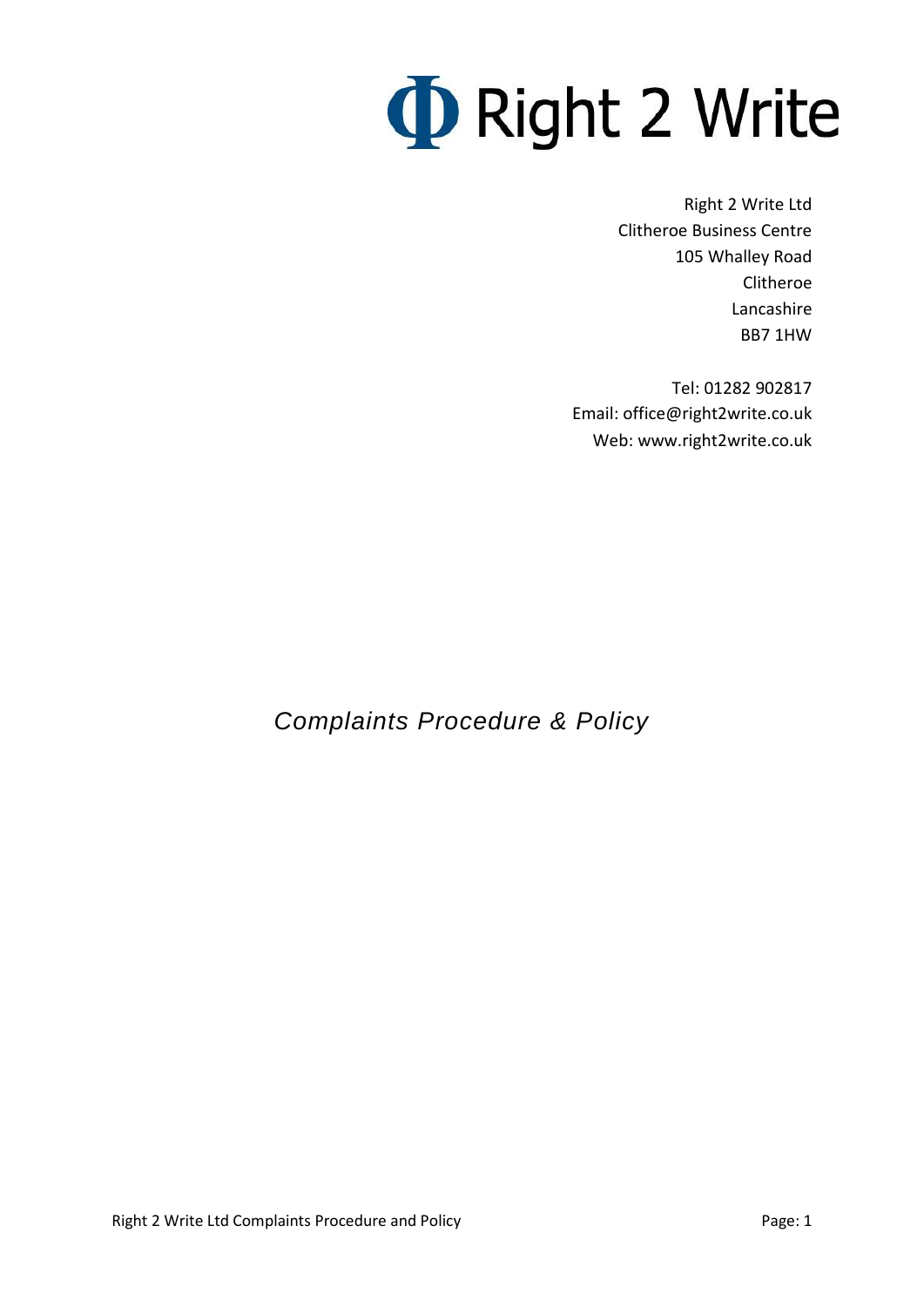Customer Complaints Policy

#### **1. GENERAL**

The Customer Complaints Policy operated by Right 2 Write aims to offer a formal route for managing complaints by customers **which have not been remedied by informal means**.

The formal complaints procedure is not intended to take the place of informal methods of resolving complaints.

The majority of complaints will be resolved more successfully if taken seriously as close to the point of origin as possible, with the minimum of formality. The opportunity to find a successful resolution informally should be taken by complainants and those with responsibility for dealing with complaints, even if formal procedures have already begun.

#### **2. SCOPE**

2.1 The scope of complaints covered by this procedure is as follows:

a. Any specific concern about the provision of a training programme, support service, administrative service or policy operated by Right 2 Write;

b. Any specific concern about the activities of Right 2 Write, sub-contractors or staff whilst engaged in Right 2 Write business.

2.2 The procedure may therefore be followed in context of complaints made by:

- Members of the public with regard to the activities of Right 2 Write sub-contractors or staff
- Clients about support services
- Clients against specific members of staff
- Staff against clients

2.3 Such complaints might involve

- poor standards of service
- inefficiencies or errors in administrative systems or procedures
- quality of training
- delays in payment of invoices
- staff behaviour, including activities which may affect the good name and reputation of the Company

2.4 In dealing with complaints we will take account of our duty to promote equality and diversity.

#### **3. PROCEDURE**

3.1 The Complaints Officer (or their Deputy) for Right 2 Write will be responsible for handling complaints. All complaints will be resolved as soon as possible bearing in mind the nature of the environment of the Company.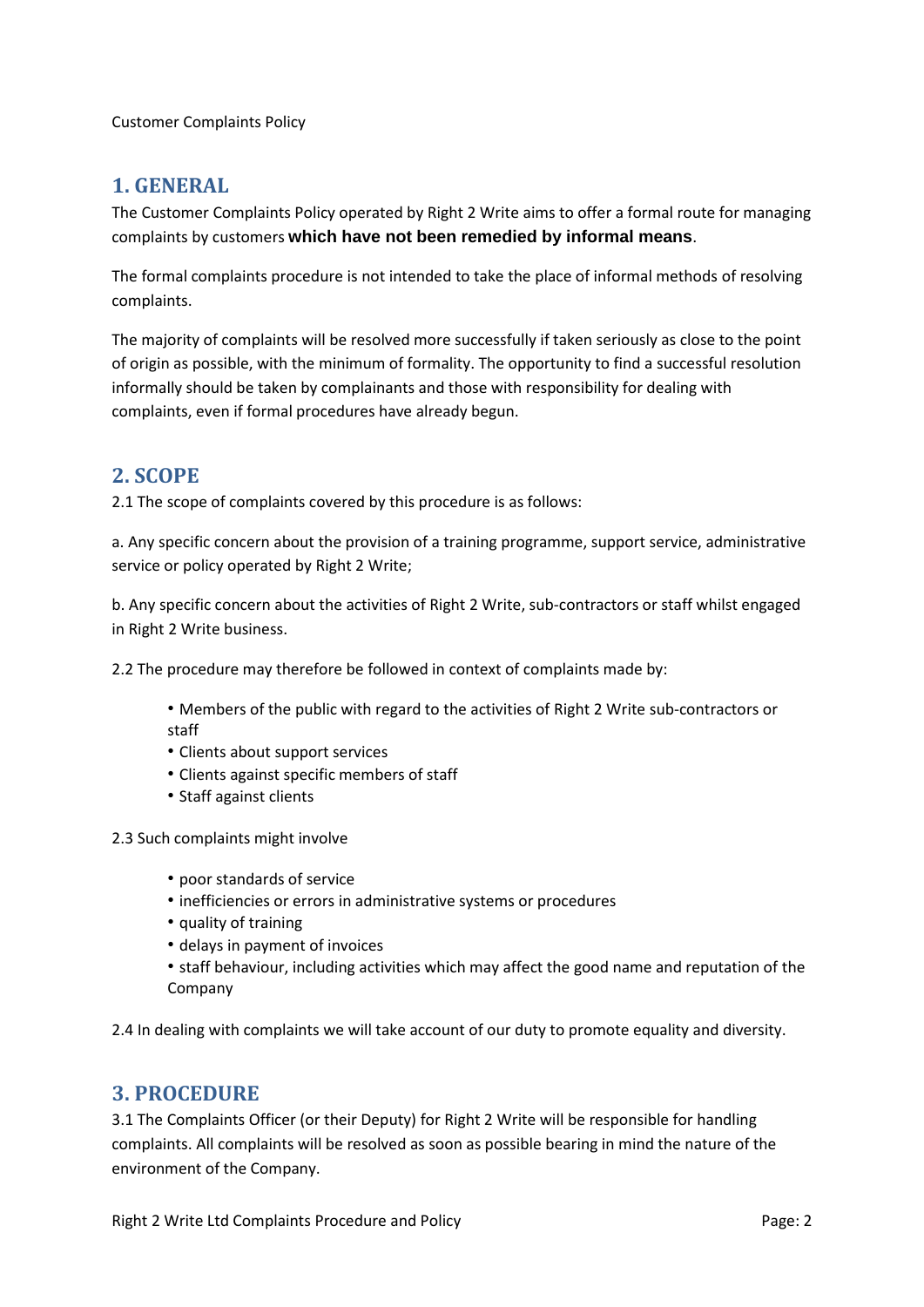3.2 The Complaints Officer (or their Deputy) may appoint a suitably senior member of the Management Team to consider the Complaint in the first instance.

3.3 The Complaints Officer (or their Deputy) or person appointed to deal with the complaint should:

- a. invite the complainant to complete a Complaint form. This will allow the complainant to declare, at the outset, the nature of the complaint
- b. an Acknowledgement of Complaint form will be sent within two working days to the complainant.
- c. copy the Complaint form to the complaints file.
- d. should the complaint be about a particular sub-contractor or member of staff then the complaints officer (or their deputy) will inform their line manager, the person against whom the complaint has been made where appropriate and the nature of the complaint. If the complaint is deemed to be of a Safeguarding nature then the Safeguarding procedures will be followed. Should the complaint be a serious financial irregularity then the Senior Management Team will be informed immediately and action taken as appropriate.
- e. The Complaints Officer (or their Deputy) or the person appointed will then investigate the complaint without delay and a resolution, resulting action or redress arising from the complaint should be identified on the complaint monitoring form (and approved by the Complaints Officer or their Deputy).
- f. after approval the manager will then provide formal and written redress to the complainant on the outcomes of the investigation within ten working days and direct them to the appeal procedure should they feel their complaints have not been addressed sufficiently or appropriately. They will be informed at this stage that should they not respond within five working days to the offered redress, it will be presumed that their complaint has been dealt with to their satisfaction.
- g. should the complainant not be satisfied with the outcome they may follow the appeal process should they so wish. (see procedure)
- h. all complaints will be subject to monitoring and review against the Company's auditing procedures on a bi-annually basis to ensure that any improvements required will be initiated. The bi-annual report together with recommendations for improvement will be presented to the Quality meeting and then in turn to the Senior Management Team for approval.

All complaints involving the performance or conduct of our staff will be recorded on a file note in the person's personnel file and may be included in any Grievance Procedures and/or as part of the discussions in the annual appraisal.

#### **3a. APPEALS PROCEDURE**

If the complainant is dissatisfied with the outcome offered by Right 2 Write to resolve the complaint, the complainant may appeal in writing to the Managing Director within five working days of the date in the letter received. The appeal must be in writing stating the grounds for appeal, and be dated.

The Managing Director will then consider the evidence and reply within five working days.

The decision of the Managing Director in dealing with the complaint is final.

Right 2 Write Ltd Complaints Procedure and Policy **Page: 3** Page: 3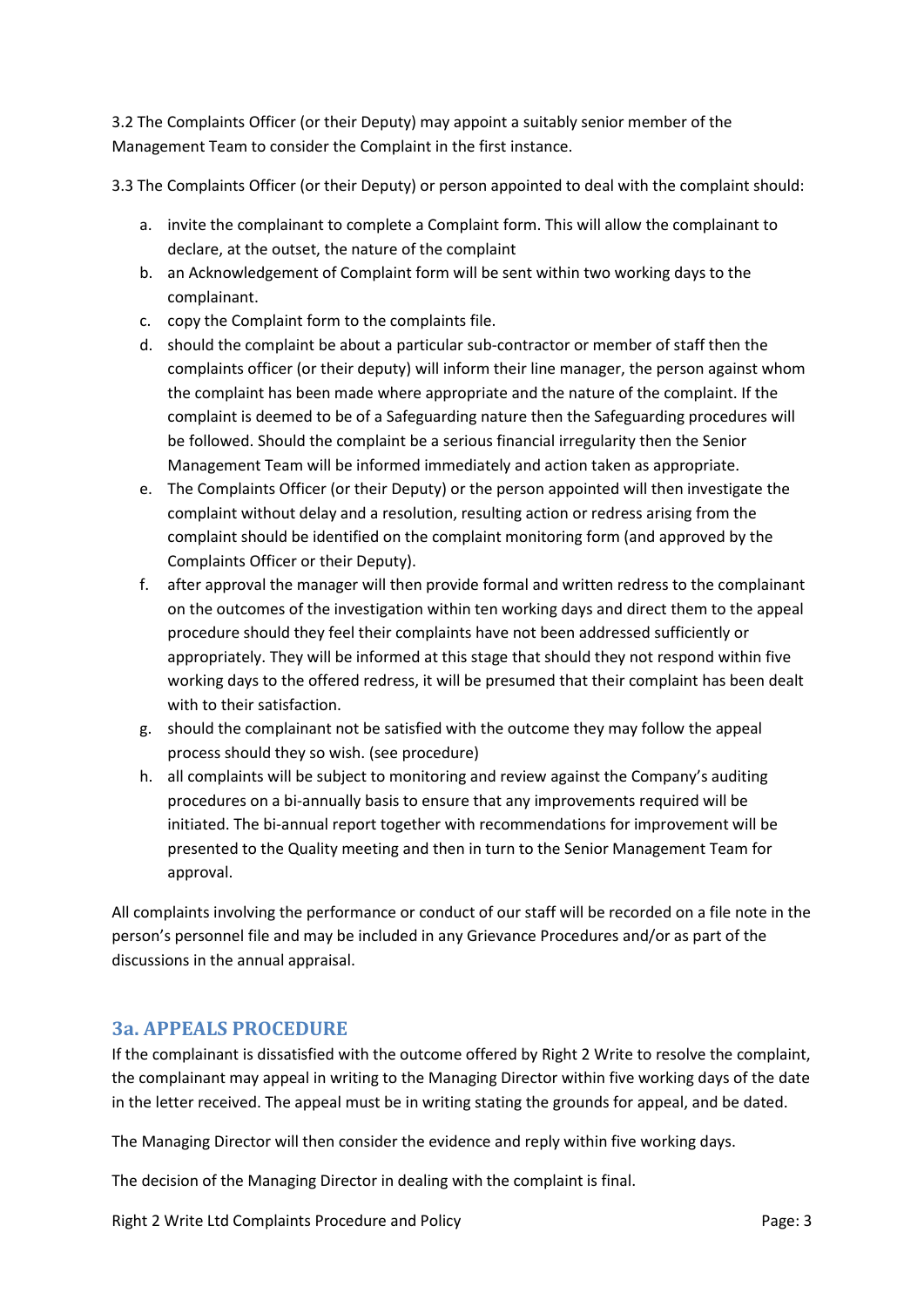#### **4. QUALITY IMPROVEMENT OF COMPLAINTS PROCEDURES**

4.1 All complaints to Right 2 Write will be treated equally and fairly and in the context of our Equal Opportunities Policy.

4.2 We will monitor and evaluate complaints and complaints procedure to ensure that there are no inconsistencies or incompatibilities between complaints on a six monthly basis.

4.3 The monitoring of data will be reviewed to determine that the procedure is effective and fair or if there are common causes of complaint or a need for review of specific procedures.

#### **5. CONFIDENTIALITY AND DATA PROTECTION**

5.1 In the majority of cases disclosure will be necessary in order to progress the complaint. Agreement to disclosure will be assumed unless the complainant specifies otherwise, using the complaints proforma.

5.2 Complainants should also be made aware that all formal complaints will be subject to monitoring and review in order to ensure that the procedures are operated fairly and consistently and to ensure that appropriate action is taken to eliminate common causes of concern.

5.3 The results of any monitoring and review will be presented in an anonymous form but in the light of Data Protection. Complainants will be asked to grant consent for the processing of their details for these purposes using the complaint proforma regardless of whether the initial complaint has been made via email, telephone or in writing.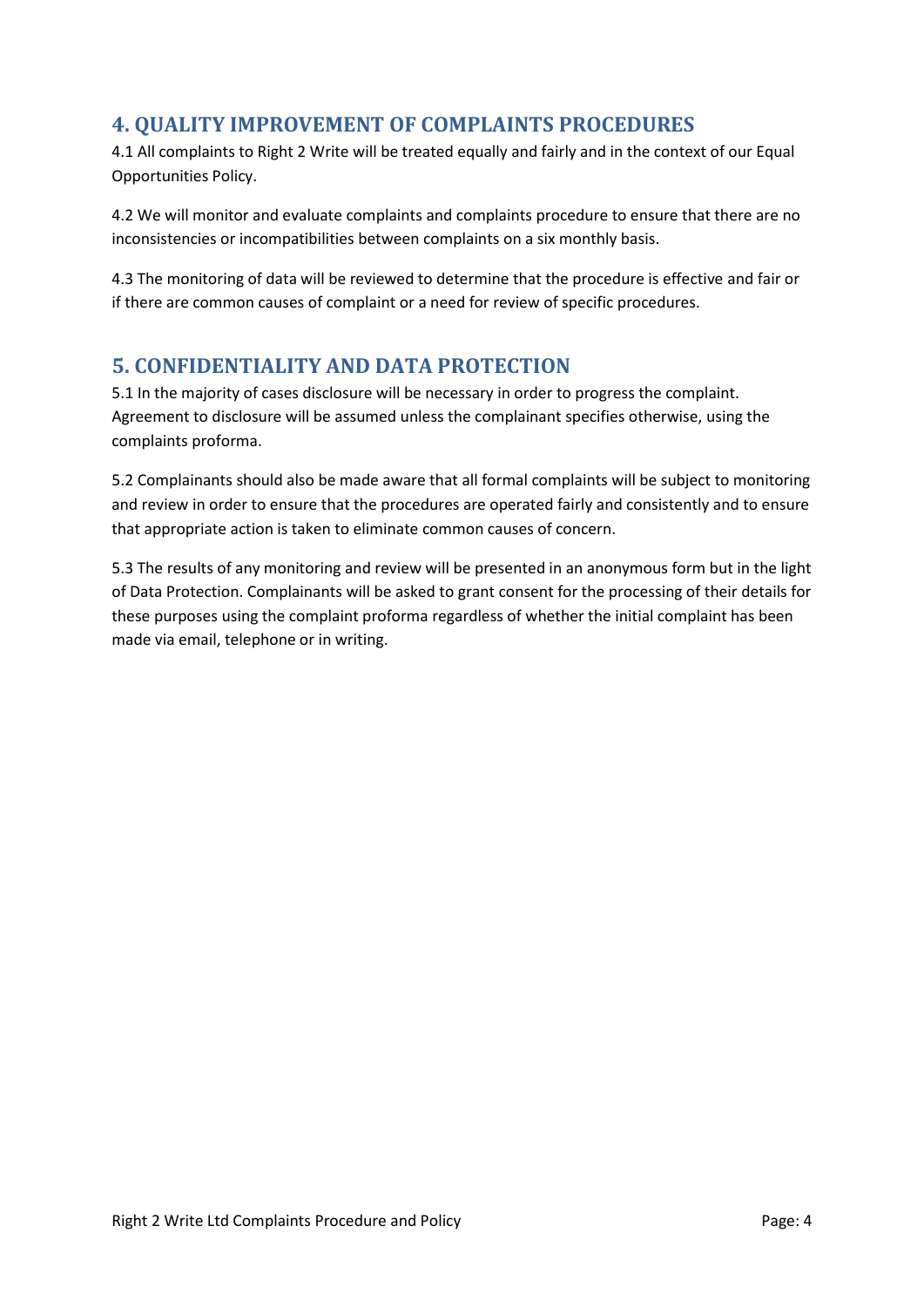### **6. THE COMPLAINTS PROCESS**

- 1. The Customer has a complaint
- 2. The Customer completes a Complaint Form
- 3. The complaint is acknowledged by Right 2 Write within 2 working days.
- 4. The complaint is investigated by Right 2 Write and the complainant is advised of the finding within 10 working days
	- a. The complaint is resolved. Copies of all complaint documents are filed in the appropriate place.
	- b. The complaint is **not** resolved. An action plan is agreed within 5 working days.
- 5. The outcome of the complaint is relayed to all parties involved
- 6. The complainant lodges an appeal in writing which is investigated by the Managing Director.
- 7. The outcome of the appeal is relayed to the complainant within 5 working days.
- 8. Copies of all complaint, appeal and outcome documents are filed in the appropriate place.

#### **7. HOW TO COMPLAIN**

The Right 2 Write Complaints form is printed on the next page. Please complete those areas that help us understand what happened, who was involved, what you expect us to do about it and how we can get in touch with you. If you can't hand the form to a member of our staff alternative approaches are:

| By post    | Most staff can let you have a reply paid envelope.                                |  |  |  |
|------------|-----------------------------------------------------------------------------------|--|--|--|
|            | If that isn't possible please mail the form to:                                   |  |  |  |
|            | <b>Right 2 Write Ltd</b>                                                          |  |  |  |
|            | <b>Clitheroe Business Centre</b>                                                  |  |  |  |
|            | 105 Whalley Road                                                                  |  |  |  |
|            | <b>Clitheroe</b>                                                                  |  |  |  |
|            | Lancashire                                                                        |  |  |  |
|            | <b>BB7 1HW</b>                                                                    |  |  |  |
| Other ways | You might want to discuss this information and consider other ways of telling us. |  |  |  |
|            | You could get in touch by phone or email and ask for more help and advice. It     |  |  |  |
|            | might be possible for a member of staff to visit you and collect the details      |  |  |  |
|            | Call 01282 902817 or send an email to office@right2write.co.uk,                   |  |  |  |
|            | Refer to the Customer Complaints Policy on our web site:                          |  |  |  |
|            | www.right2write.co.uk                                                             |  |  |  |

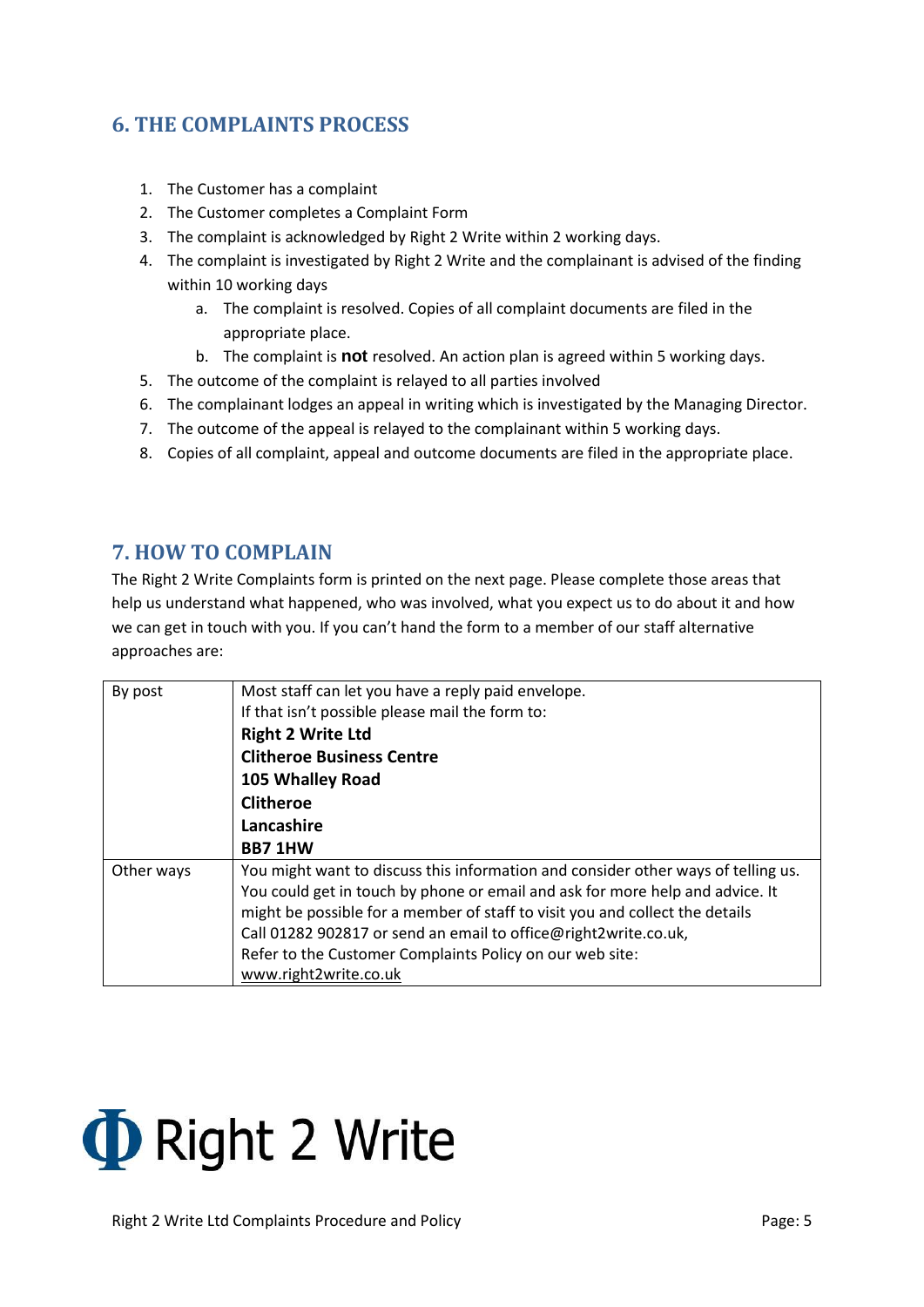## *COMPLAINTS FORM*

#### **WHO:**

| Title:            | First | Last  |  |  |  |
|-------------------|-------|-------|--|--|--|
|                   | Name: | Name: |  |  |  |
| Address:          |       |       |  |  |  |
|                   |       |       |  |  |  |
|                   |       |       |  |  |  |
| Telephone:        |       |       |  |  |  |
| Email address:    |       |       |  |  |  |
| Employer address: |       |       |  |  |  |

| Nature of complaint; names of individuals involved; dates and times of incidents; names of<br>witnesses; what action has been taken to date: |
|----------------------------------------------------------------------------------------------------------------------------------------------|
|                                                                                                                                              |
|                                                                                                                                              |
|                                                                                                                                              |
|                                                                                                                                              |
| (If there is insufficient space here, please continue overleaf                                                                               |

**HOW:**

Please tick the method we should use to contact you: Telephone  $\Box$  Letter  $\Box$  Email  $\Box$ 

We are required by the Data Protection Act 1998 to get your permission to process any information on this form. Please sign the declaration below:

I confirm the information on this form is correct to the best of my knowledge and agree to Right 2 Write processing any data on the form as required for this complaint.

Signed……………………………………………………………………………..Date……………………….

Complaint details continuation sheet…